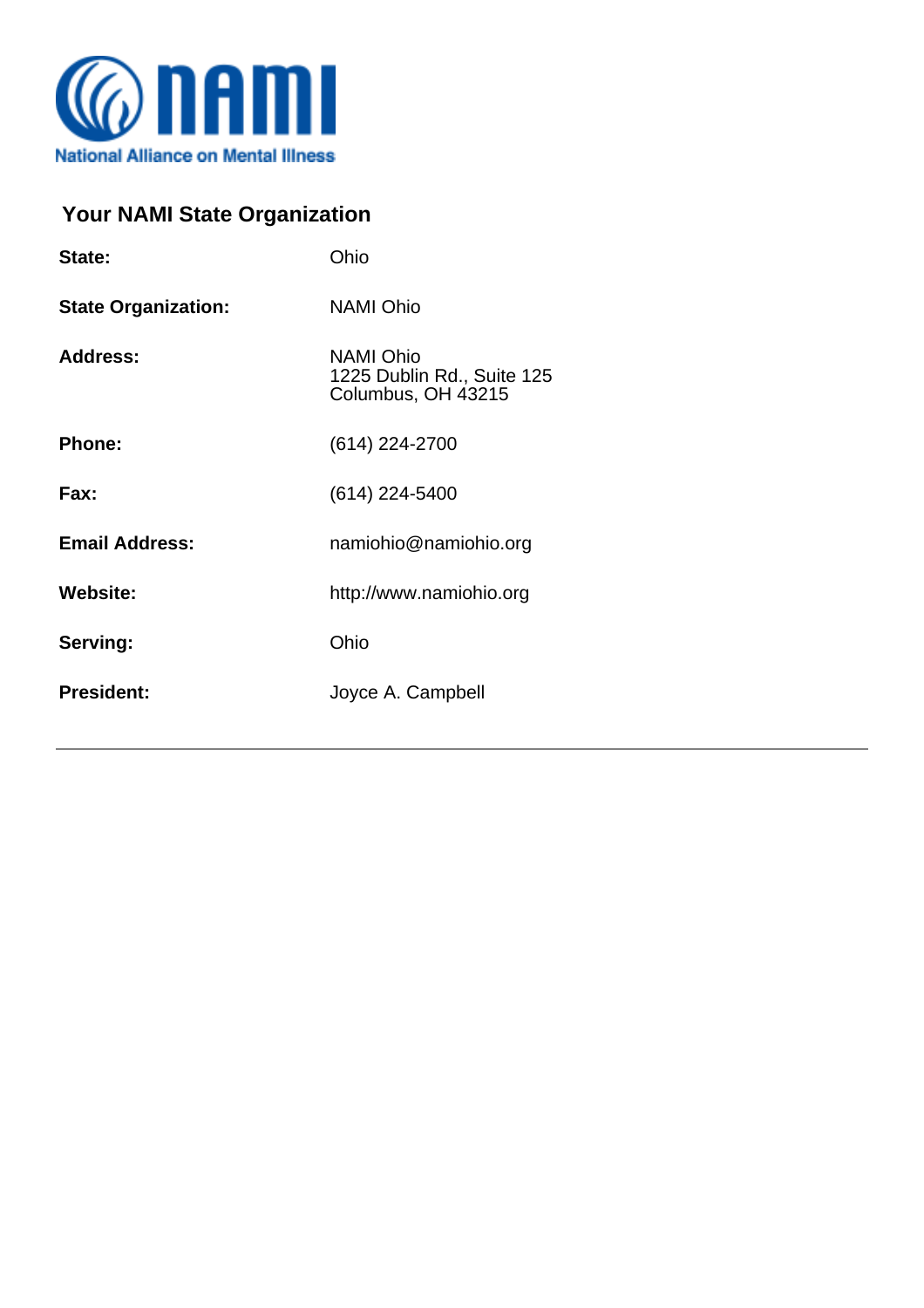| <b>Affiliate Name</b>                                     | <b>Contact Info</b>   |                                                                                    |
|-----------------------------------------------------------|-----------------------|------------------------------------------------------------------------------------|
| <b>NAMI Allen, Auglaize and</b><br><b>Hardin Counties</b> | Address:              | NAMI Allen, Auglaize and Hardin Counties<br>1541 Allentown Rd<br>Lima, OH 45805    |
|                                                           | Phone:                | (419) 692-2480                                                                     |
|                                                           | Email Address:        | mullenhour@twc.com                                                                 |
|                                                           | Serving:              | Allen, Auglaize and Hardin Counties Ohio                                           |
| <b>NAMI Athens</b>                                        | Address:              | <b>NAMI</b> Athens<br>100 Hospital Dr<br>Athens, OH 45701                          |
|                                                           | Phone:                | (740) 593-7424                                                                     |
|                                                           | <b>Email Address:</b> | info@namiathensohio.org                                                            |
|                                                           | Website:              | http://www.namiathensohio.org                                                      |
| <b>NAMI Brown County Ohio</b>                             | Address:              | <b>NAMI Brown County Ohio</b><br>85 Banting Dr<br>Georgetown, OH 45121             |
|                                                           | Phone:                | $(513)$ 436-0010                                                                   |
|                                                           | Email Address:        | bcnami@bcmhas.org                                                                  |
|                                                           | Serving:              | <b>Brown County Ohio</b>                                                           |
| <b>NAMI Butler County</b>                                 | Address:              | <b>NAMI Butler County</b><br>5963 Boymel Dr<br>Fairfield, OH 45014-5541            |
|                                                           | Phone:                | $(513) 860 - 8386$                                                                 |
|                                                           | Email Address:        | info@nami-bc.org                                                                   |
|                                                           | Website:              | http://www.nami-bc.org                                                             |
|                                                           | Serving:              | Butler County and surrounding areas                                                |
| <b>NAMI Clark, Greene and</b><br><b>Madison Counties</b>  | Address:              | NAMI Clark, Greene and Madison<br>Counties<br>222 East St<br>Springfield, OH 45505 |
|                                                           | Phone:                | $(937)$ 322-5600                                                                   |
|                                                           | Email Address:        | erica@namicgm.org                                                                  |
|                                                           | Website:              | http://www.namicgm.org                                                             |
|                                                           | Serving:              | Clark, Greene and Madison Counties -<br>Ohio                                       |
| <b>NAMI Columbiana County</b>                             | Address:              | <b>NAMI Columbiana County</b><br>27 Vista Dr<br>Lisbon, OH 44432-1000              |
|                                                           | Phone:                | (330) 424-0195                                                                     |
|                                                           | <b>Email Address:</b> | mwaybright@ccmhrsb.org                                                             |
|                                                           | Serving:              | Columbiana County                                                                  |
|                                                           |                       |                                                                                    |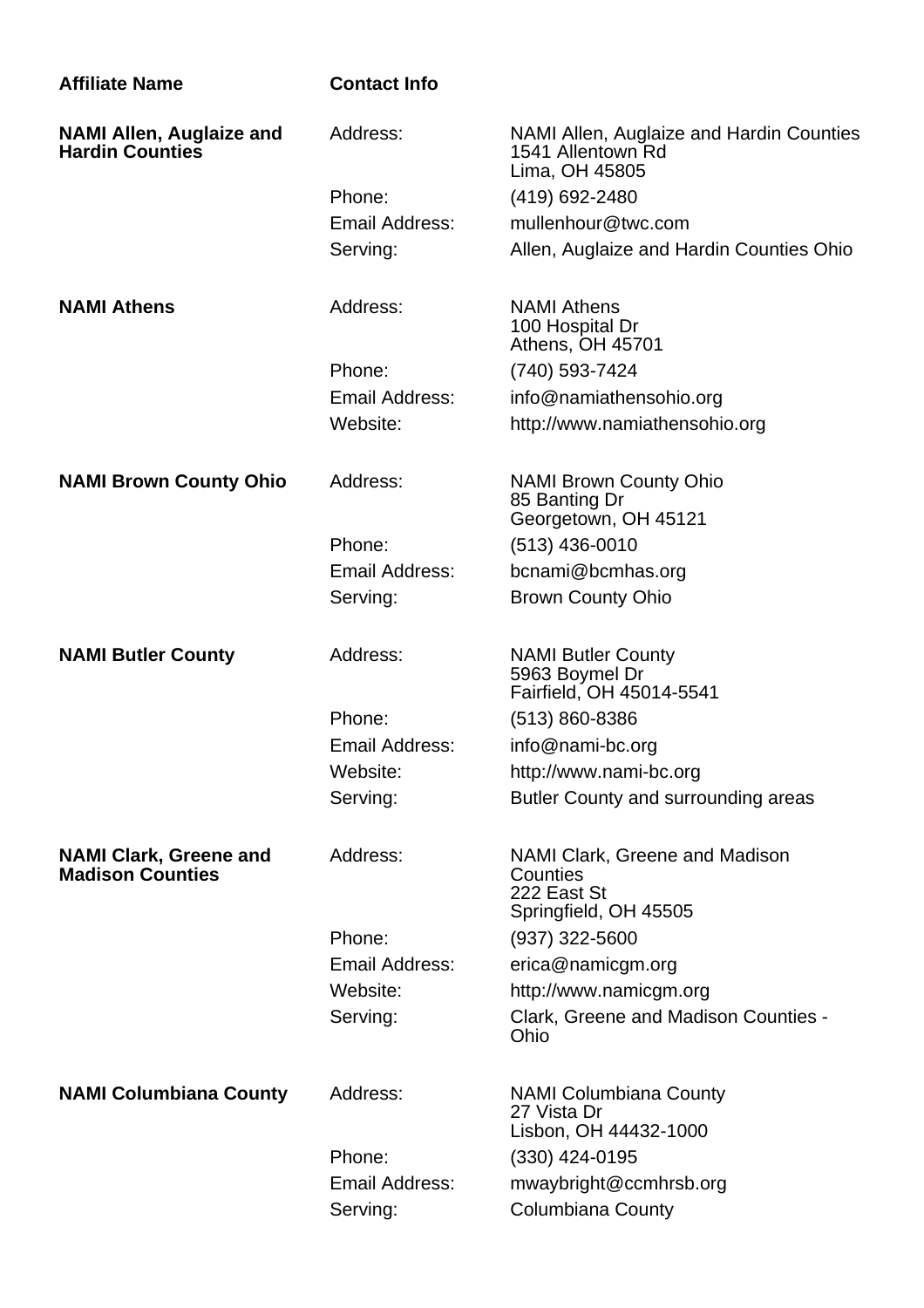| <b>NAMI Darke, Miami, and</b><br><b>Shelby Counties</b> | Address:              | NAMI Darke, Miami, and Shelby Counties<br>1100 Wayne St<br>Troy, OH 45373                  |
|---------------------------------------------------------|-----------------------|--------------------------------------------------------------------------------------------|
|                                                         | Phone:                | (937) 335-7727                                                                             |
|                                                         | Serving:              | Darke, Miami, and Shelby counties                                                          |
| <b>NAMI Delaware &amp; Morrow</b><br><b>Counties</b>    | Address:              | <b>NAMI Delaware &amp; Morrow Counties</b><br><b>PO Box 601</b><br>Delaware, OH 43015-0601 |
|                                                         | Phone:                | (740) 815-1767                                                                             |
|                                                         | Email Address:        | info@namiofdel-mor.org                                                                     |
|                                                         | Website:              | http://www.namiofdel-mor.org                                                               |
|                                                         | Serving:              | Delaware and Morrow Counties Ohio                                                          |
| <b>NAMI Erie-Ottawa</b>                                 | Phone:                | (419) 515-6930                                                                             |
|                                                         | Email Address:        | the just seth foundation @gmail.com                                                        |
|                                                         | Serving:              | Erie & Ottawa Counties                                                                     |
| <b>NAMI Fairfield County</b>                            | Phone:                | (740) 243-4933                                                                             |
|                                                         | Email Address:        | mconrad92@gmail.com                                                                        |
| <b>NAMI Four County, Ohio</b>                           | Address:              | <b>NAMI Four County, Ohio</b><br>PO Box 51<br>Ridgeville Corners, OH 43555                 |
|                                                         | Phone:                | $(419)$ 405-3651                                                                           |
|                                                         | <b>Email Address:</b> | wendy@namifourcounty.org                                                                   |
|                                                         | Website:              | http://www.namifourcounty.org                                                              |
|                                                         | Serving:              | Northwest Ohio counties of Defiance,<br>Fulton, Henry and Williams (also Paulding)         |
| <b>NAMI Franklin County (OH)</b>                        | Address:              | <b>NAMI Franklin County (OH)</b><br>1225 Dublin Rd Ste 110<br>Columbus, OH 43215           |
|                                                         | Phone:                | (614) 501-6264                                                                             |
|                                                         | <b>Email Address:</b> | mail@namifc.org                                                                            |
|                                                         | Website:              | http://www.namifranklincounty.org                                                          |
|                                                         | Serving:              | Columbus and surrounding areas                                                             |
| <b>NAMI Geauga County</b>                               | Address:              | <b>NAMI Geauga County</b><br>8389 Mayfield Rd Suite A-2<br>Chesterland, OH 44026           |
|                                                         | Phone:                | (440) 286-6264                                                                             |
|                                                         | <b>Email Address:</b> | admin@namigeauga.org                                                                       |
|                                                         | Website:              | http://www.namigeauga.org                                                                  |
|                                                         | Serving:              | Geauga County Ohio                                                                         |
|                                                         |                       |                                                                                            |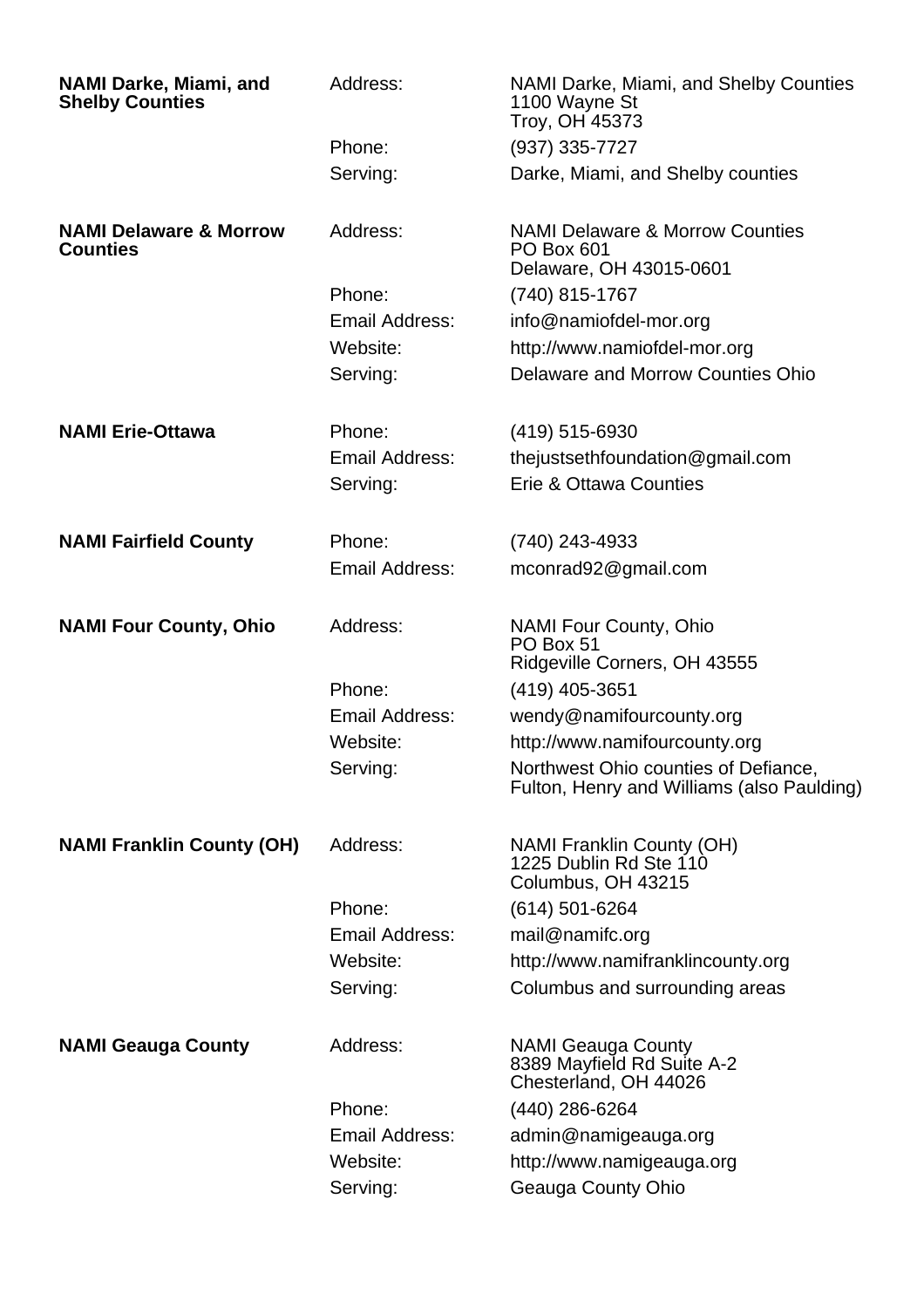| <b>NAMI Greater Cleveland</b>                  | Address:       | <b>NAMI Greater Cleveland</b><br>2012 West 25th St, Suite #705<br>Cleveland, OH 44113-4119 |
|------------------------------------------------|----------------|--------------------------------------------------------------------------------------------|
|                                                | Phone:         | (216) 875-7776                                                                             |
|                                                | Email Address: | helpline@namigreatercleveland.org                                                          |
|                                                | Website:       | http://www.namigreatercleveland.org                                                        |
|                                                | Serving:       | Cuyahoga County                                                                            |
| <b>NAMI Greater Toledo</b>                     | Address:       | <b>NAMI Greater Toledo</b><br>4334 Secor Road<br><b>Toledo, OH 43623</b>                   |
|                                                | Phone:         | (419) 243-1119                                                                             |
|                                                | Email Address: | mfinch@namitoledo.org                                                                      |
|                                                | Website:       | http://www.namitoledo.org                                                                  |
|                                                | Serving:       | <b>Toledo and surrounding Lucas County</b><br>areas                                        |
| <b>NAMI Hancock County</b>                     | Address:       | <b>NAMI Hancock County</b><br>305 West Hardin Street<br>Findlay, OH 45840                  |
|                                                | Email Address: | eric@namihancockcounty.org                                                                 |
|                                                | Website:       | http://www.namihancockcounty.org                                                           |
|                                                | Serving:       | <b>Hancock County</b>                                                                      |
| <b>NAMI Huron County</b>                       | Address:       | <b>NAMI Huron County</b><br>2015 Old State Rd N<br>Norwalk, OH 44857                       |
|                                                | Phone:         | (419) 677-0714                                                                             |
|                                                | Email Address: | kevincmount@gmail.com                                                                      |
|                                                | Serving:       | <b>Huron County</b>                                                                        |
| <b>NAMI Knox/Licking County</b><br><b>Ohio</b> | Address:       | <b>NAMI Knox/Licking County Ohio</b><br>15 E Vine St Frnt<br>Mount Vernon, OH 43050-3250   |
|                                                | Phone:         | (740) 397-3088                                                                             |
|                                                | Email Address: | namiklcohio@embarqmail.com                                                                 |
|                                                | Website:       | https://namiknoxohio.com/                                                                  |
|                                                | Serving:       | Knox and Licking Counties                                                                  |
| <b>NAMI Lake County, OH</b>                    | Address:       | NAMI Lake County, OH<br>1 Victoria PI Ste 100<br>Painesville, OH 44077-3446                |
|                                                | Phone:         | (440) 639-1200                                                                             |
|                                                | Email Address: | katie@namilake.org                                                                         |
|                                                | Website:       | http://www.namilakecountyohio.org                                                          |
|                                                | Serving:       | Lake County Ohio                                                                           |
|                                                |                |                                                                                            |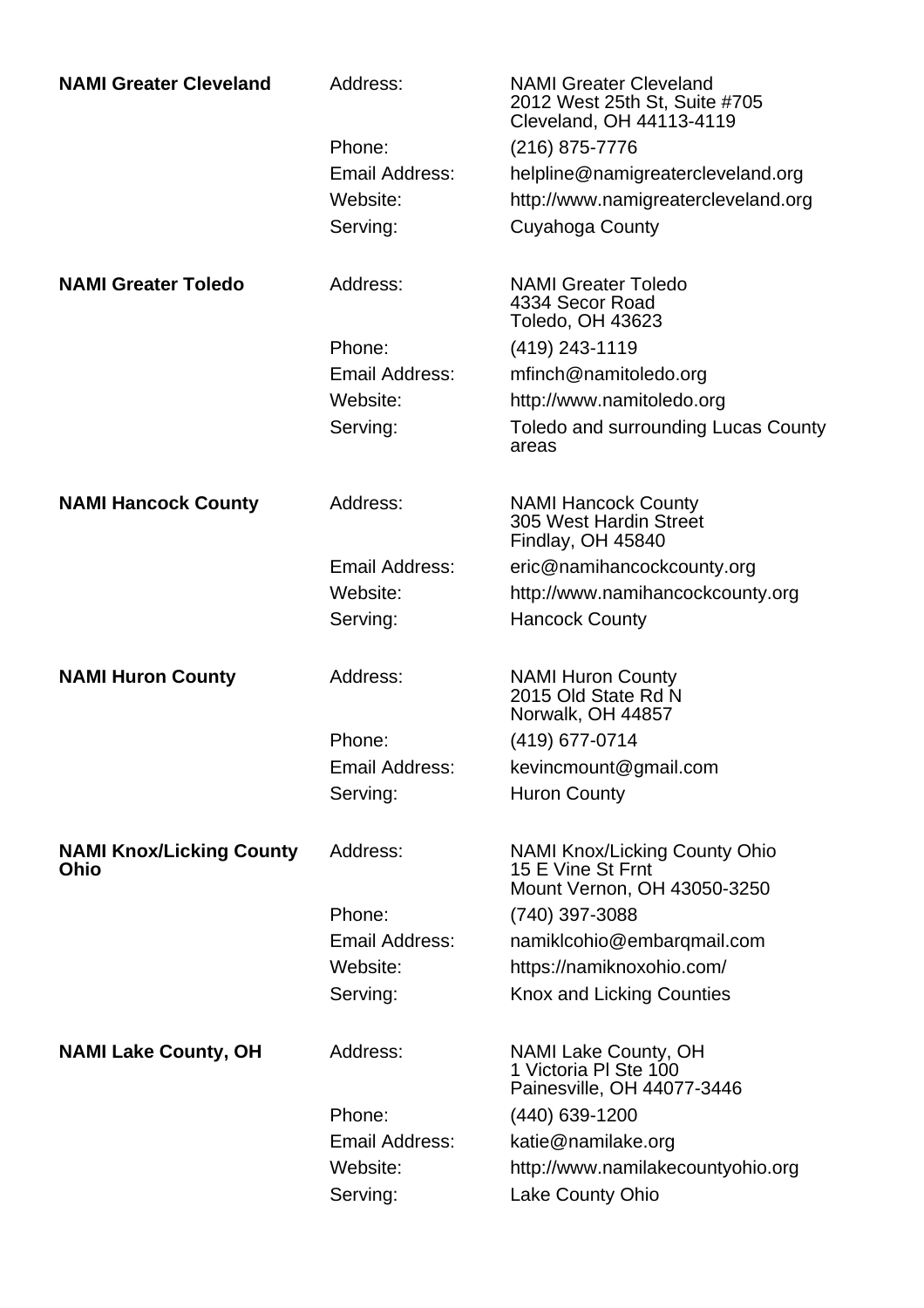| <b>NAMI Logan-Champaign</b><br><b>Counties</b>     | Address:              | <b>NAMI Logan-Champaign Counties</b><br>2687 E. Štate Route 296<br>Urbana, OH 43078               |
|----------------------------------------------------|-----------------------|---------------------------------------------------------------------------------------------------|
|                                                    | Phone:                | (937) 750-1702                                                                                    |
|                                                    | <b>Email Address:</b> | petefloyd.nami.lc@gmail.com                                                                       |
| <b>NAMI Lorain County</b>                          | Address:              | <b>NAMI Lorain County</b><br>6125 Broadway<br>Lorain, OH 44053                                    |
|                                                    | Phone:                | (440) 240-8477                                                                                    |
|                                                    | Email Address:        | office@nami-lc.org                                                                                |
|                                                    | Website:              | http://www.nami-lc.org                                                                            |
| <b>NAMI Mahoning Valley</b>                        | Address:              | <b>NAMI Mahoning Valley</b><br>201 Wick Avenue<br>Youngstown, OH 44503                            |
|                                                    | Phone:                | (330) 727-9268                                                                                    |
|                                                    | Email Address:        | info@namimahoningvalley.org                                                                       |
|                                                    | Website:              | http://www.namimahoningvalley.org                                                                 |
|                                                    | Serving:              | <b>Mahoning and Trumbull Counties</b>                                                             |
| <b>NAMI Marion and Crawford</b><br><b>Counties</b> | Address:              | <b>NAMI Marion and Crawford Counties</b><br><b>320 Executive Drive</b><br><b>Marion, OH 43302</b> |
|                                                    | Phone:                | (740) 375-0796                                                                                    |
|                                                    | <b>Email Address:</b> | namimarioncrawfordoh@gmail.com                                                                    |
|                                                    | Website:              | http://NAMImcc.org                                                                                |
|                                                    | Serving:              | Marion & Crawford Counties, Ohio                                                                  |
| <b>NAMI Medina County</b>                          | Address:              | <b>NAMI Medina County</b><br>3671 Ascot Drive<br>Brunswick, OH 44212-3621                         |
|                                                    | Phone:                | $(330)$ 225-6448                                                                                  |
|                                                    | Email Address:        | medinanami@gmail.com                                                                              |
|                                                    | Website:              | http://www.namimedinacounty.org                                                                   |
|                                                    | Serving:              | <b>Medina County</b>                                                                              |
| <b>NAMI Montgomery County</b><br>Ohio              | Address:              | <b>NAMI Montgomery County Ohio</b><br>409 E Monument Ave Ste 102<br>Dayton, OH 45402-1482         |
|                                                    | Phone:                | (937) 299-3667                                                                                    |
|                                                    | Email Address:        | linda@nami-mc.org                                                                                 |
|                                                    | Website:              | http://www.nami-mc.org                                                                            |
|                                                    | Serving:              | <b>Montgomery County Ohio</b>                                                                     |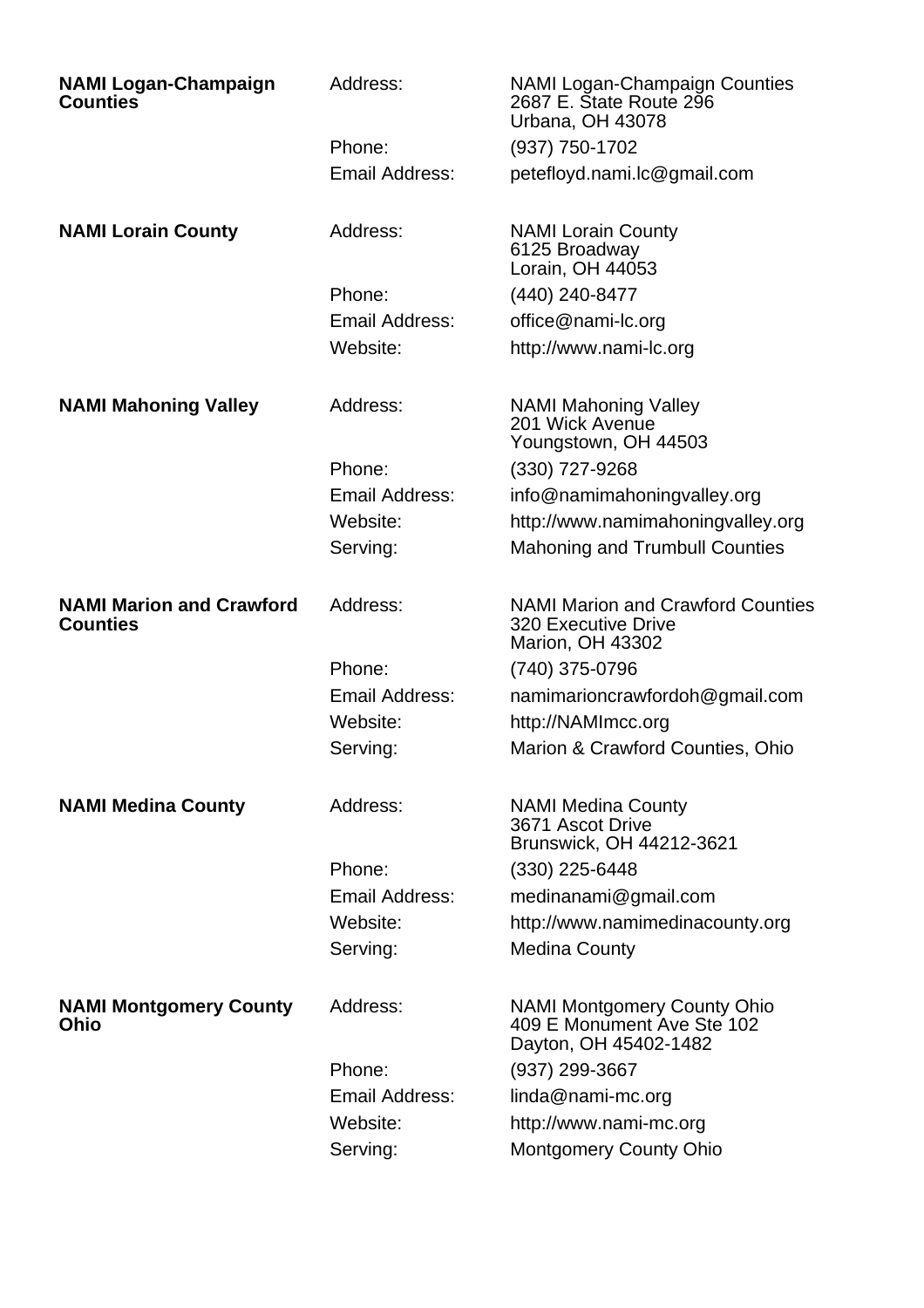| <b>NAMI Portage County</b>                    | Address:              | <b>NAMI Portage County</b><br>155 E Main St<br>Kent, OH 44240-2524                        |
|-----------------------------------------------|-----------------------|-------------------------------------------------------------------------------------------|
|                                               | Phone:                | $(570)$ 801-0516                                                                          |
|                                               | Email Address:        | info@namiportagecounty.org                                                                |
|                                               | Website:              | http://www.namiportagecounty.org                                                          |
|                                               | Serving:              | Portage County, Kent, Aurora, Ravenna,<br>Streetsboro, Hiram, and Mantua                  |
| <b>NAMI Richland County (OH)</b>              | Address:              | <b>NAMI Richland County (OH)</b><br>420 Stewart Ln<br>Mansfield, OH 44907                 |
|                                               | Phone:                | (419) 522-6264                                                                            |
|                                               | Email Address:        | families@namirc.org                                                                       |
|                                               | Website:              | http://www.namirc.org                                                                     |
| <b>NAMI Seneca, Sandusky &amp;</b><br>Wyandot | Address:              | NAMI Seneca, Sandusky & Wyandot<br>2228 W. Hayes Ave Ste. C<br>Fremont, OH 43420          |
|                                               | Phone:                | (419) 334-8021                                                                            |
|                                               | <b>Email Address:</b> | information@namissw.org                                                                   |
|                                               | Website:              | http://www.namissw.org                                                                    |
| <b>NAMI Six County</b>                        | Address:              | <b>NAMI Six County</b><br>1500 Coal Run Rd<br>Zanesville, OH 43701-9167                   |
|                                               | Phone:                | (740) 647-9617                                                                            |
|                                               | Email Address:        | namisixcounty@gmail.com                                                                   |
|                                               | Serving:              | Serves Coshocton, Guernsey, Morgan,<br>Muskingum, Noble and Perry Counties                |
| <b>NAMI Southern Ohio</b>                     | Address:              | <b>NAMI Southern Ohio</b><br>181 N. Bridge Street<br>PO Box 6227<br>Chillicothe, OH 45601 |
|                                               | Phone:                | (740) 851-4242                                                                            |
|                                               | Email Address:        | info@namisouthernohio.org                                                                 |
|                                               | Website:              | http://www.namisouthernohio.org                                                           |
|                                               | Serving:              | Five Counties: Fayette, Highland,<br>Pickaway, Pike, and Ross                             |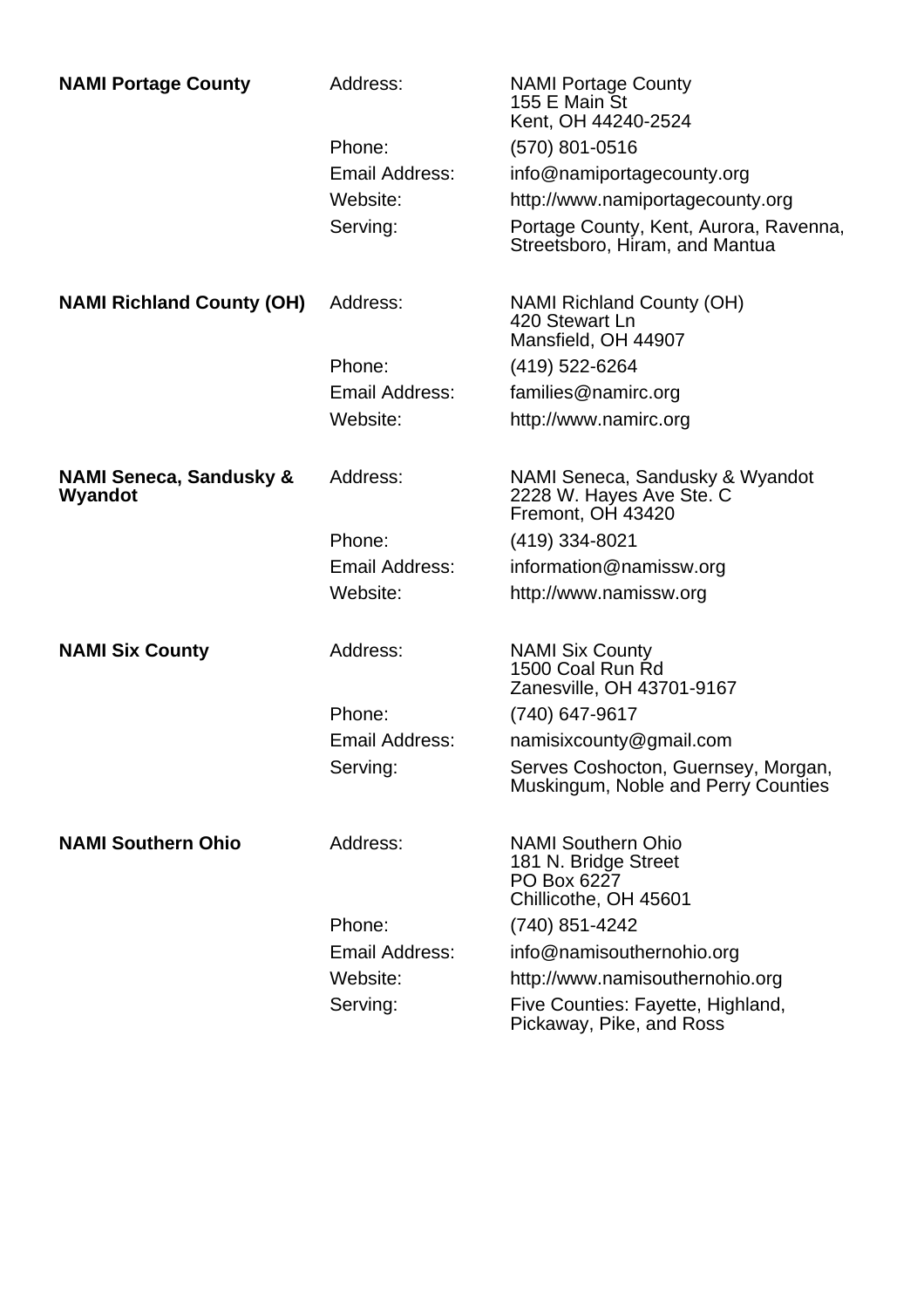| <b>NAMI Southwest Ohio</b>                  | Address:       | <b>NAMI Southwest Ohio</b><br>4055 Executive Park Dr, Ste 450<br>Cincinnati, OH 45241-4030       |
|---------------------------------------------|----------------|--------------------------------------------------------------------------------------------------|
|                                             | Phone:         | $(513)$ 351-3500                                                                                 |
|                                             | Email Address: | info@namiswoh.org                                                                                |
|                                             | Website:       | http://namiswoh.org                                                                              |
|                                             | Serving:       | Hamilton, Clermont, Warren and Clinton<br>Counties (OH)                                          |
| <b>NAMI Stark County (OH)</b>               | Address:       | <b>NAMI Stark County (OH)</b><br>121 Cleveland Ave SW<br>Canton, OH 44702-2313                   |
|                                             | Phone:         | $(330)$ 455-6264                                                                                 |
|                                             | Email Address: | namistark@namistarkcounty.org                                                                    |
|                                             | Website:       | http://www.namistarkcounty.org                                                                   |
|                                             | Serving:       | <b>Stark County</b>                                                                              |
| <b>NAMI Summit County</b>                   | Address:       | <b>NAMI Summit County</b><br><b>150 Cross Street</b>                                             |
|                                             |                | Akron, OH 44311                                                                                  |
|                                             | Phone:         | $(330)$ 252-1188                                                                                 |
|                                             | Email Address: | info@namisummit.org                                                                              |
|                                             | Website:       | http://www.namisummit.org                                                                        |
|                                             | Serving:       | Summit County, OH; Akron, Cuyahoga<br>Falls, Barberton, Stow, Hudson, Green,<br>Fairlawn, Norton |
| <b>NAMI Tuscarawas-Carroll Co. Address:</b> |                | <b>NAMI Tuscarawas-Carroll Co.</b>                                                               |
|                                             |                | PO Box 621<br>New Philadelphia, OH 44663-0621                                                    |
|                                             | Phone:         | (330) 440-4742                                                                                   |
|                                             | Email Address: | namituscarawascarroll@gmail.com                                                                  |
|                                             | Website:       | http://www.nami.org/sites/tusc-carroll                                                           |
| <b>NAMI Union County Ohio</b>               | Address:       | <b>NAMI Union County Ohio</b><br>847 6th St<br>Marysville, OH 43040                              |
|                                             | Phone:         | (937) 243-2242                                                                                   |
|                                             | Email Address: | marysvillerunyans@gmail.com                                                                      |
|                                             | Serving:       | Union County area                                                                                |
|                                             |                |                                                                                                  |